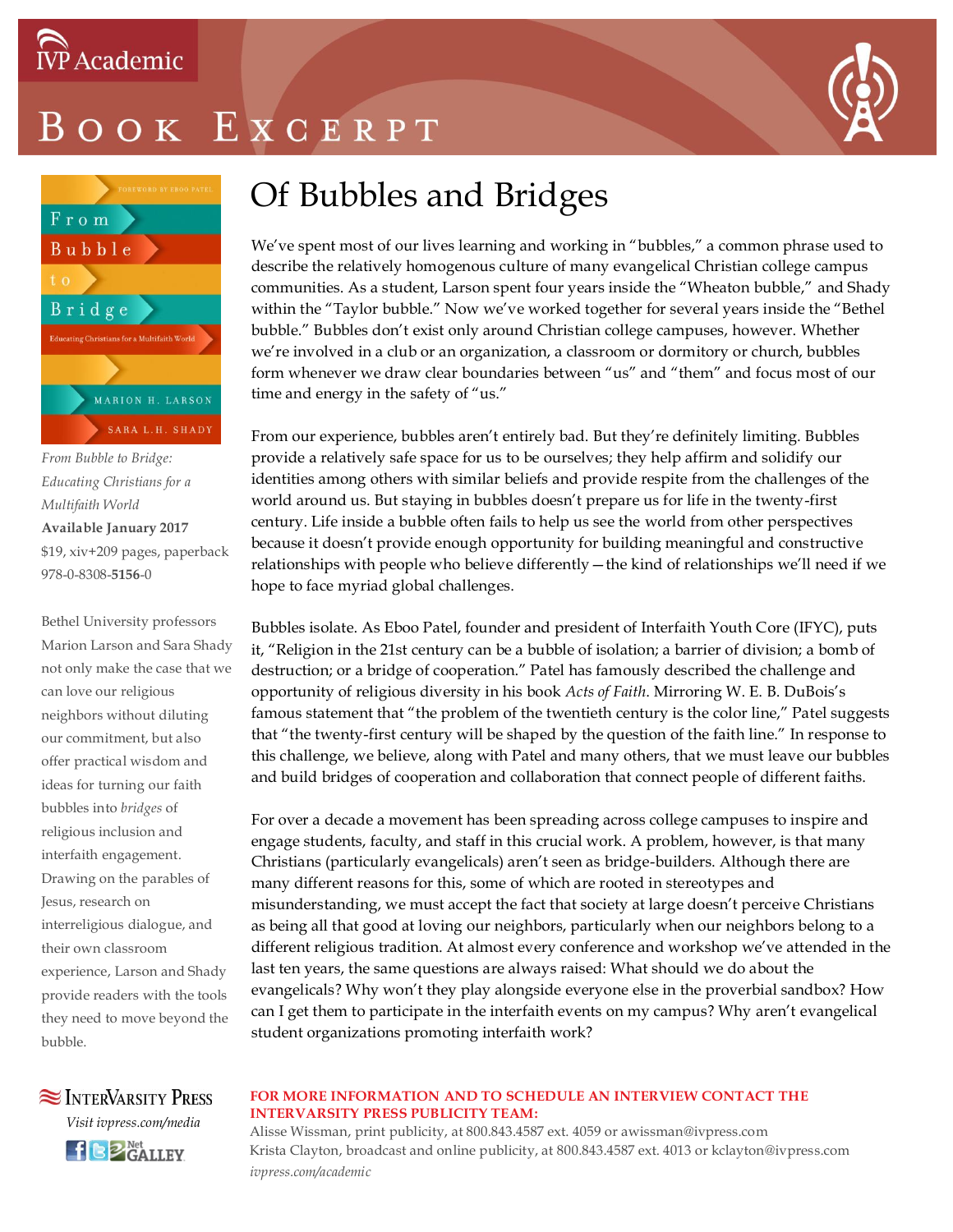# BOOK EXCERPT



A common goal of education, from a Christian perspective, is to cultivate a mature intellect and faith, one that enables us to lead lives of meaningful service as we actively engage and seek to transform the world. Over the years much has been written by Christian academics about the integration of faith and learning, and this scholarship continues to discuss the importance of helping students learn to weave together the academic, social, and spiritual aspects of their lives. Many recent works on Christian higher education have considered what faith-learning integration might look like in the twenty-first century; however, little attention is given to preparing Christian students to navigate a religiously diverse world. Christians need to be more intentional about preparing to love their neighbors, even (perhaps especially) when those neighbors have different religious beliefs. For those on evangelical Christian college campuses, such preparation needs to include interfaith service and dialogue on and off campus as an important aspect of education and spiritual development.

The type of interfaith engagement that we prescribe, and that's gaining momentum at hundreds of colleges and universities around the country, isn't about fostering theological relativism. We're not asking Christians to accept the beliefs of other religions as theological truth. Rather, we recognize that "while we all might pray in separate mosques, churches, synagogues, and temples, we still share schools, stores, and streets"; thus, interfaith engagement is about "improving these common social places and building understanding between communities." This is clearly consistent with the goal of many Christians to be positive agents of transformation in the world.

*—Taken from the introduction, "Out of the Bubble"*



#### **FOR MORE INFORMATION AND TO SCHEDULE AN INTERVIEW CONTACT THE INTERVARSITY PRESS PUBLICITY TEAM:**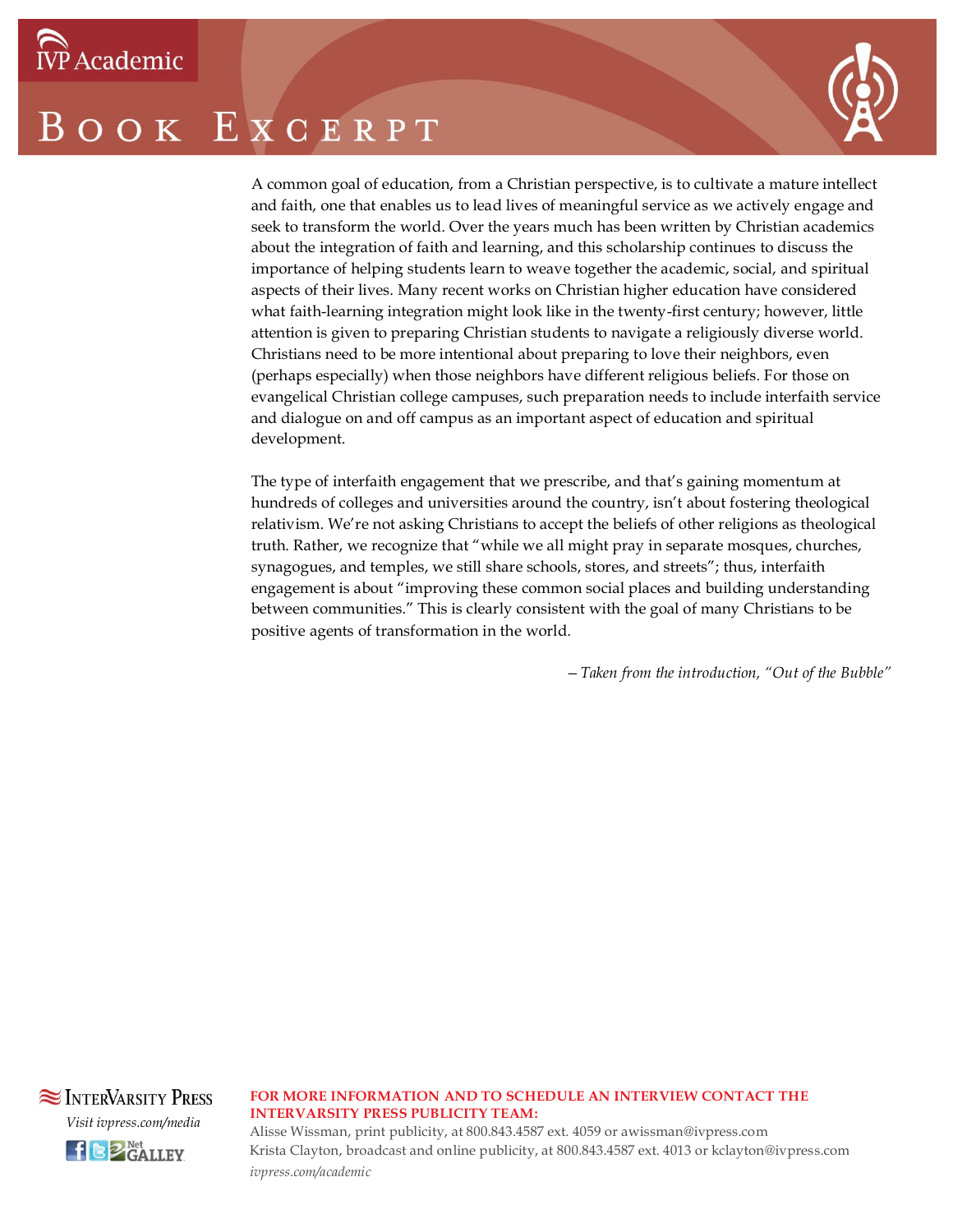

 $Q & A$ 





*From Bubble to Bridge: Educating Christians for a Multifaith World* **Available January 2017** \$19, xiv+209 pages, paperback 978-0-8308-**5156**-0

### **Marion H. Larson** (PhD, University of Minnesota) is professor of English at Bethel University in St. Paul, Minnesota. Previously, she served as a visiting scholar and sat on the board of directors for the Collaboration for the Advancement of College Teaching & Learning. She also served six years as the arts and humanities editor for *Christian Scholars Review* and has published articles on interfaith dialogue, faculty development, and hospitality as a metaphor for teaching.



### How to Engage a Multifaith World

#### **How did you discover the need for a book like** *From Bubble to Bridge***?**

**Marion Larson and Sara Shady:** As Christians who regularly attend conferences and workshops on interfaith engagement on college campuses, we are often asked "the million dollar question": *how can I get evangelical students to be actively and constructively involved with interfaith efforts on my campus?* Too often, when it comes to forging meaningful and ongoing relationships with people of different faith traditions, Christians retreat to the more comfortable "bubbles" of Christian college campuses and campus organizations. But in order to address the challenges facing our world today, we must learn how to engage and partner with people from different religious traditions.

As graduates of two evangelical Christian colleges—Wheaton and Taylor—and now as faculty members at Bethel University (MN), we know firsthand the many benefits of teaching and learning within the campus "bubble" where Christianity is celebrated, studied, and practiced freely. Such an environment provides the safety and support that helps to nurture faith development in Christian students, but it also often lacks the necessary challenges and opportunities for growth that interaction with religious diversity can provide. Not only is this an issue on Christian campuses, but this challenge also exists for other Christian organizations and communities that may be reluctant or even hostile toward the idea of interfaith engagement.

Over the past eight years we have worked to address this issue by incorporating interactions with religious neighbors into the classes we teach as well as in extracurricular activities. We want to help our students move from being residents of a "bubble" to being active builders of bridges with others. This book is an attempt to answer "the million dollar question" and share what we've learned with a broad audience.

#### **Why is the topic of interfaith engagement so important for Christians today?**

**Larson and Shady:** Christians need to be more intentional about preparing to love their neighbors, even—perhaps especially—when those neighbors have different religious beliefs. The need for productive engagement in a religiously diverse world requires that we utilize interfaith service and dialogue on and off campus and in our communities as an important aspect of education and spiritual development.

#### **How is your approach to interfaith engagement unique?**

**Larson and Shady:** Our book is distinctive in that we are the first to directly tackle, in book form, the issue that many Christians—particularly evangelicals—are reluctant to participate in interfaith engagement. The methodology of the book is unique in that it provides theoretical rationales for interfaith engagement as well as concrete suggestions for

#### **FOR MORE INFORMATION AND TO SCHEDULE AN INTERVIEW CONTACT THE INTERVARSITY PRESS PUBLICITY TEAM:**